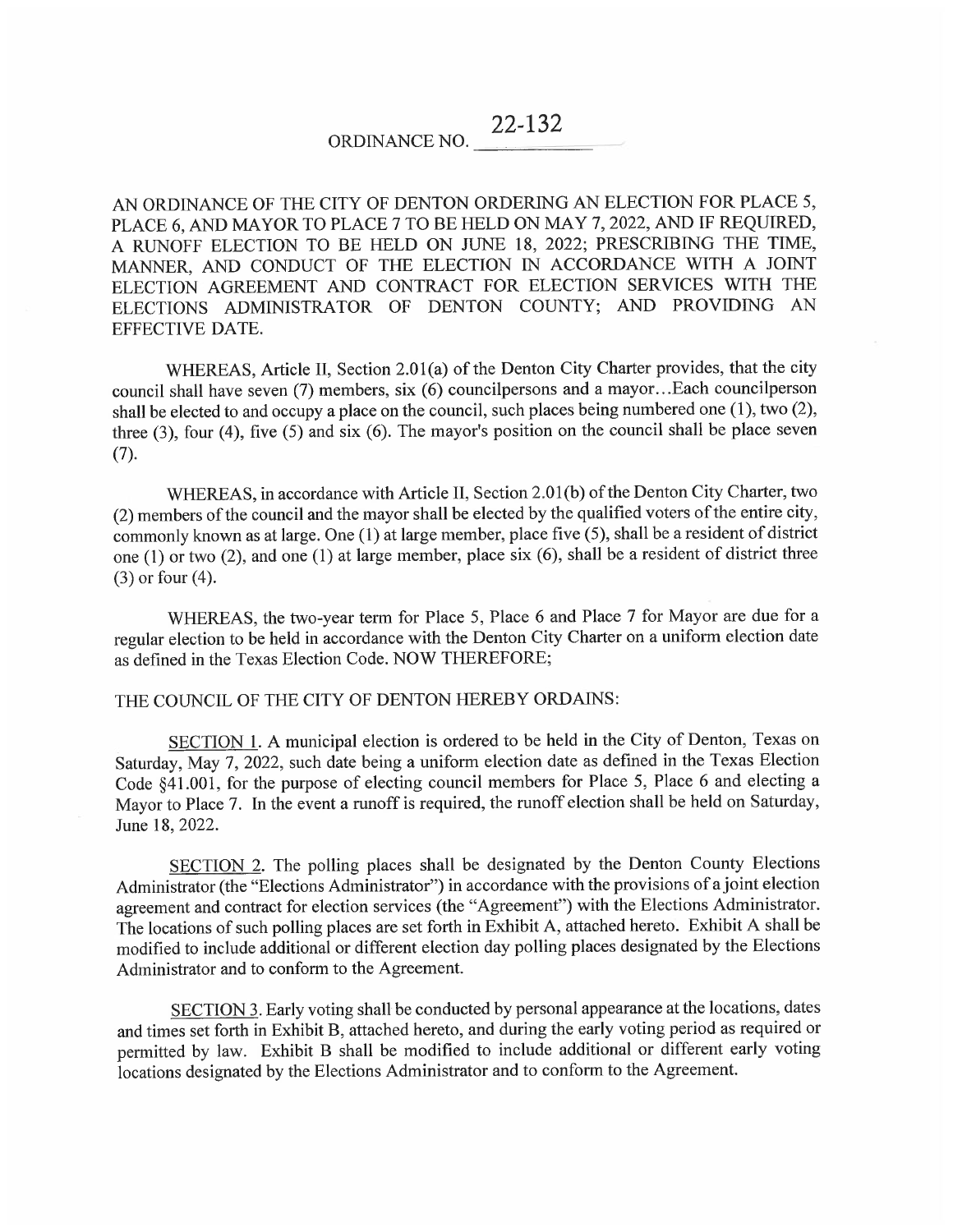SECTION 4. The most accurate information on election day and early voting locations and voting times can be found or obtained by visiting the Denton County webpage noted below or contacting said County as noted:

> Denton County Elections Administrator 701 Kimberly Drive, Suite A101 Denton, Texas 76208 (940) 349-3200 https://www .votedenton.com/upcoming-election-information/

SECTION 5. The Elections Administrator shall serve as the early voting clerk in accordance with the terms of the Agreement. The main early voting location for the election shall be at the following address :

> Denton County Elections Administrator 701 Kimberly Drive, Suite A101 Denton, Texas 76208

SECTION 6. Applications for early voting by mail must be received no later than the close of regular business on April 26, 2022. Applications for early voting by mail must be submitted to the following address:

> Early Voting Clerk Denton County Elections Administrator 701 Kimberly Drive, Suite A101 Denton, Texas 76208

SECTION 7. The manner of holding such election and all questions pertaining thereto shall be governed by the election laws of the State of Texas.

SECTION 8. This Ordinance shall become effective immediately upon its passage and approval.

The motion to approve this ordinance was made by  $\frac{\text{Also}}{\text{Again}}\frac{\text{Area}}{\text{base}}$  and seconded by  $\frac{\text{Area}}{\text{triangle}}$  is the ordinance was passed and approved by the following vote  $\lceil 7 - \circ \cdot \rceil$ :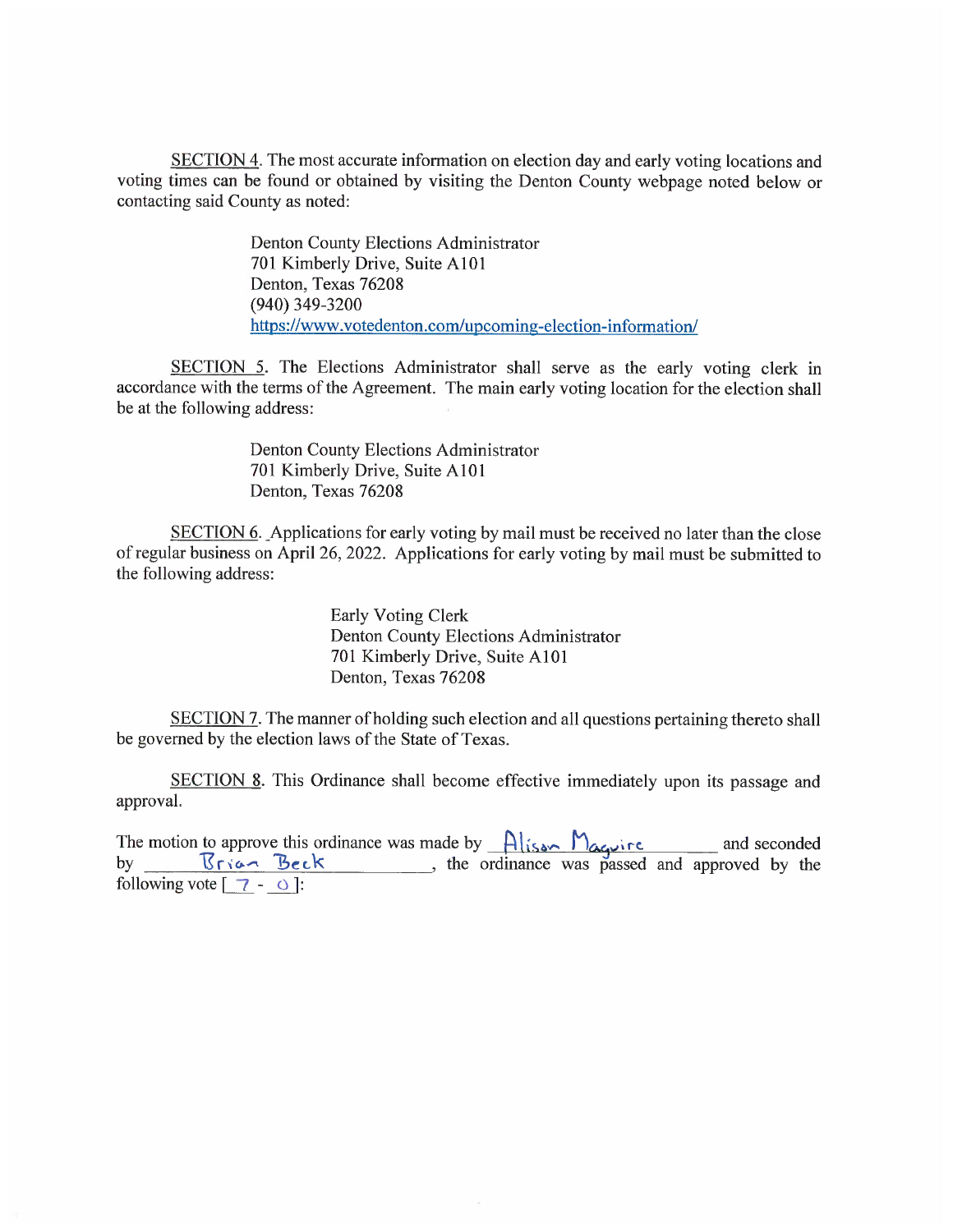|                                 | Aye | Nav | Abstain | Absent |
|---------------------------------|-----|-----|---------|--------|
| Gerard Hudspeth, Mayor:         |     |     |         |        |
| Vicki Byrd, District 1:         |     |     |         |        |
| Brian Beck, District 2:         |     |     |         |        |
| Jesse Davis, District 3:        |     |     |         |        |
| Alison Maguire, District 4:     |     |     |         |        |
| Deb Armintor, At Large Place 5: |     |     |         |        |
| Paul Meltzer, At Large Place 6: |     |     |         |        |
|                                 |     |     |         |        |

PASSED AND APPROVED this the  $(5<sup>th</sup>$  day of  $\sqrt{6 \text{logry}}$ , 2022.

**GERARD HUDSPETH, MAYOR** 

ATTEST:

ROSA RIOS, CITY SECRETARY

BY:  $\mathscr{L}_{\Omega}$ 

APPROVED AS TO LEGAL FORM: MACK REINWAND, CITY ATTORNEY

 $BY:$ 

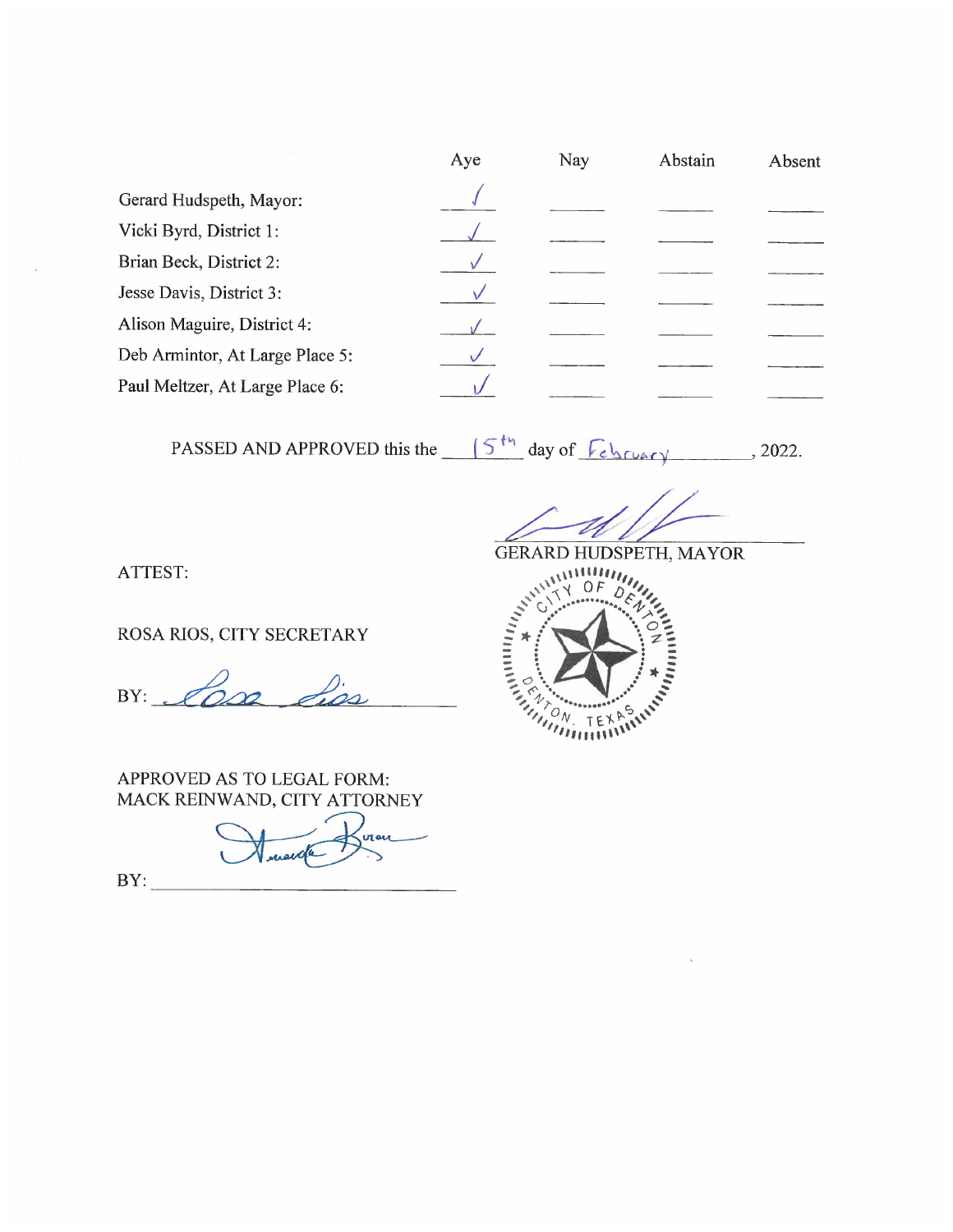## **EXHIBIT A**

| (distrito)     | <b>District Precinct</b><br>(precinto) | Location<br>(lugar)                  | <b>Address</b><br>(dirección) | Room<br>(sitió de votación)                 | <b>City</b><br>(ciudad) | <b>Zip Code</b><br>(código postal) |
|----------------|----------------------------------------|--------------------------------------|-------------------------------|---------------------------------------------|-------------------------|------------------------------------|
|                | $\ast$                                 | Denton Civic Center                  | 321 E. McKinney St.           | Rotunda Room                                | Denton                  | 76201                              |
|                | $\ast$                                 | <b>MLK Recreation Center</b>         | 1300 Wilson St.               | Meeting Room B<br>(Computer Lab)            | Denton                  | 76205                              |
| $\overline{2}$ | $\ast$                                 | Denton ISD Sisk Service Center Annex | 230 N. Mayhill Rd.            | Assembly Room                               | Denton                  | 76208                              |
| $\overline{2}$ | $\ast$                                 | North Branch Library                 | 3020 N. Locust St.            | Meeting Room                                | Denton                  | 76209                              |
| 3              | *                                      | Denia Recreation Center              | 1001 Parvin St.               | Room B                                      | Denton                  | 76205                              |
| 3              | ∗                                      | North Lakes Recreation Center        | 2001 W. Windsor Dr.           | Room B                                      | Denton                  | 76207                              |
| 3              | $\ast$                                 | Voertman's                           | 1314 W. Hickory St.           | <b>Art Gallery</b>                          | Denton                  | 76201                              |
| 4              | $\ast$                                 | Denton Fire Station #7               | 4201 Vintage Blvd.            | <b>Community Room</b>                       | Denton                  | 76226                              |
| 4              | $\ast$                                 | Robson Ranch Clubhouse               | 9501 Ed Robson Cir.           | Creative Arts &<br><b>Technology Center</b> | Denton                  | 76207                              |
| 4              | $\ast$                                 | South Branch Library                 | 3228 Teasley Ln.              | Program Room                                | Denton                  | 76208                              |

\*Note: City of Denton Precinct assignments will be determined by Denton County Elections Administration at such time as all joint-election participants are known and their locations identified. Therefore, this exhibit is not indicative of all election day locations to be used for the City of Denton; and will be updated at a later date.